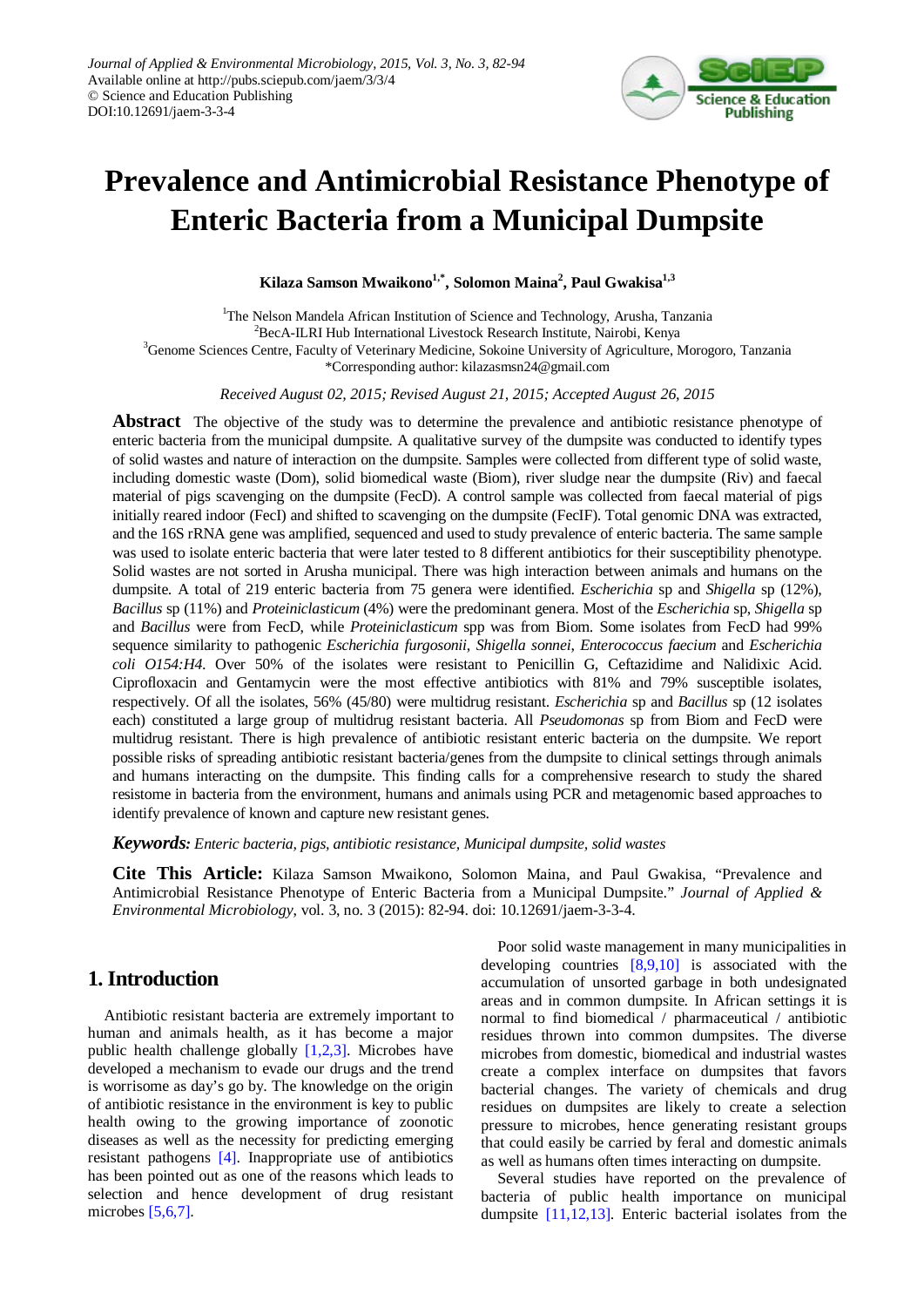dumpsite were reported to be resistant to commonly used antibiotics [\[12\].](#page-6-4) The fact that geographical conditions and types of waste generated in one location varies from any other; and since microbial proliferation depends on the geographical conditions and available nutrients; it is logical that public health risks caused by one municipal dumpsite cannot be the same elsewhere.

Despite the poor solid waste management in most municipalities in Tanzania [\[14,15\],](#page-6-5) no study has been done to screen for antimicrobial resistant bacteria from dumpsites. Only few studies on antimicrobial resistant bacteria have been reported in hospital settings. For example, a report on antimicrobial resistant bacteria in diabetic women by Lyamuya *et al*., [\[16\],](#page-6-6) multiple resistant bacteria causing surgical site infection by Manyahi *et al.,* [\[17\],](#page-6-7) nasal carriage of methicilin resistant *Staphylococcus*  by under-five in Tanzania [\[18\]](#page-6-8) and antimicrobial resistant bacteria from urinary isolate. All of these studies were conducted in hospital settings.

In this study, culture independent approach was used to identify enteric bacteria on the dumpsite and culture based method was used for isolation and study antimicrobial resistance phenotype. We communicate high prevalence of antibiotic resistant bacteria amidst a complex interaction of domestic and feral animals as well as humans on a municipal dumpsite.

## **2. Materials and Methods**

#### **2.1. Study Site and Sampling**

Site for this study was the Arusha municipal dumpsite in Tanzania, where waste from different urban sources is dumped. Sampling was done during March to June 2013 whereby prior to sample collection, a qualitative survey was conducted to identify types of most common solid waste on the dumpsite. This comprised waste from households and markets (foods, pampers, clothes, etc.), chemical and biomedical waste (drug containers, used syringes), various plastics and used glassware, waste from abattoirs and brewers as well as fecal matter from animals scavenging on the dumpsite itself. Samples for this study were fresh droppings of pigs continuously scavenging on the dumpsite (FecD,  $n = 20$ ), solid waste from different sources (domestic waste – Dom, *n* = 22; solid biomedical waste – Biom,  $n = 15$ ) and run-off water sludge from adjoining nearby river (Riv,  $n = 10$ ). As a control sample, fresh fecal materials collected from indoor reared pigs (FecI,  $n = 10$ ) which were later shifted from indoor to free range on dumpsite (FecIF,  $n = 15$ ) were incorporated in this study. About 5g of the core of fresh droppings of pig as well as solid waste and sludge from the dumpsite were aseptically collected into sterile plastic containers and within one hour transported on ice to the molecular biology laboratory of the Nelson Mandela African Institution of Science and Technology, and stored at -20°C until further processing

#### **2.2. Ethical Statement**

This study was approved by the research committee of The Nelson Mandela African Institution of Science and Technology, in Arusha, Tanzania. Permits to sample the dumpsite was granted by the Arusha District Veterinary

office and to transfer samples between laboratories, permits were given by the Zoosanitary inspectorate services of Tanzania, Arusha (VIC/AR/ZIS/0345) and Veterinary Services under the Ministry of Agriculture Livestock and fisheries of Kenya (RES/POL/VOL.XXIV/506).

#### **2.3. Extraction of Total DNA and PCR Amplification**

Total genomic DNA was extracted from about 250 mg of sample using PowerSoil™ DNA extraction kit (MOBIO Laboratories, Carlsbad, CA) as per manufacturer's protocol. Quality of DNA; A260/A280 and A260/A230) was verified with NanoDrop ND-2000c spectrophotometer (Thermo Scientific) and electrophoresis in 0.8 % agarose gel stained with GelRed (Biotium) and run in 0.5X TBE buffer and electrophoresis run at 80V for 30 minutes. Bacterial 16S rRNA gene fragments were amplified using universal primers 27F (5'- AGAGTTTGATCCTGGCTCAG -3') and 1492R (5'- GGTTACCTTGTTACGACTT-3') [\[19,20,21\].](#page-6-9) PCR reaction in 20 μl AccuPower® Taq PCR PreMix (Bioneer Corporation, Korea) composed of 0.8 μl of 10 pmol/μl each for the forward and reverse primers, 16.4 μl molecular grade water and 2 μl DNA template. Amplification was done in TC-PLUS PCR machine (TECHNE Scientific, UK) programme set at 94°C for 5 min (initial denaturation), 35 cycles of 94 $\rm ^{o}C$  for 30s, 57  $\rm ^{o}C$ for 30 s (annealing), 68°C for 1min (initial extension) and final extension at 68°C for 7 min. Amplicons were verified with gel electrophoresis in 1.5% agarose at 100 V, 45 min and visualized using Gel documentation system (DIGIDOC-IT System, UK). The PCR products were purified using Qiagen kit (Qiagen, Valencia, CA) following manufacturer's protocol

#### **2.4. 16S rRNA Gene Library Construction and Sequencing**

Five libraries corresponding to five sample sources, FecI, FecD, FecIF, Biom and Dom were constructed. Pure PCR product from the same sample source were pooled in equal concentration, ligated to vector *pTZ57R/T* (Fermentas, Lithuania) and then transformed DH5α™ strain of *E. coli* (Invitrogen, Life Technologies) as per manufacturer's instructions. Transformed bacteria cells (150μl) were inoculated in LB agar composed of 100 mg/l Ampicillin, 40 μl of 20 mg/ml X-gal and 60 μl of 100 mM IPTG (Thermal Scientific) then incubated at  $37 \text{ °C}$  for 24hrs (J.P Selecta, Spain). To ascertain presence and correct orientation of insert DNA, screening of recombinant clone was done using colony PCR. Briefly, individual white clones (90 – 100 per library) were resuspended into 20μl PCR master mix composed of 0.5 μl each of the universal vector specific primers M13F (5'- CGCCAGGGTTTCCCAGTCA-3') and M13R (5'- CAGGAAACAGCTATGAC-3') [\[22\]](#page-6-10) and the AccuPower® Taq PCR PreMix as explained above. PCR programme run in GeneAMP™ PCR system 9700 (Applied Biosystems) set at 95°C for 3 min (initial denaturation) and 35 cycles of 94°C for 1 min, 55°C for 1 min, 72°C for 2 min and final extension at 72°C for 15 min. Amplicons, along with *p*TZ57R positive controls were visualized using 1.5% agarose gel electrophoresis.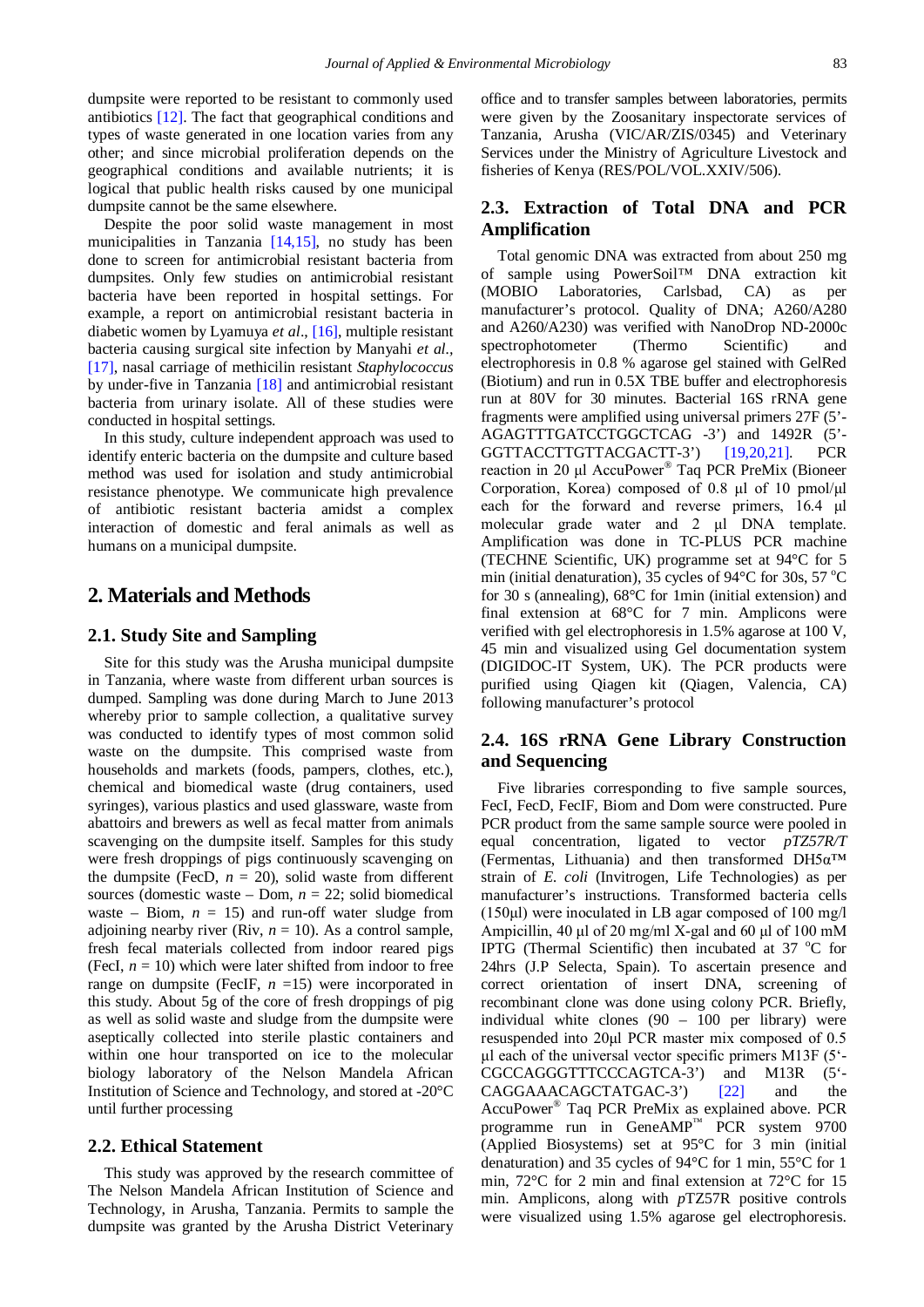Colony PCR products were purified using QiAquick<sup>®</sup> PCR kit as previously explained. The quality of DNA was further verified with NanoDrop reading and agarose gel electrophoresis. Clones with a single band (ninety from each library) and at a minimum of 25 ng/μl concentration were selected for sequencing. Bidirectional sequencing of 16S rRNA nucleotide of was done using Automatic BigDye® terminator cycle chemistry (Applied Biosystems, USA). Forward and reverse M13 primers were independently used to generate forward and reverse sequences. Plasmid *p*GEM® (Promega, USA) was used as a control. Electrophoresis and data collection were performed on ABI 3730 DNA analyser (Applied Biosystems, USA).

#### **2.5. Sequence Data Analysis and Statistics**

The 16S rRNA sequences were edited, trimmed and assembled using CLC Main Workbench (v7.0.3, CLC Bio Aarhus, Denmark). Quality control was done using default setting (quality limit  $= 0.05$ , and residue ambiguous  $= 2$ ). Trimmed sequences were assembled with minimum aligned read length of 50 at stringency = medium and conflict vote (A, C, G, T). Conflicts were resolved to generate consensus sequences. Mothur algorithm v1.34 [\[23\]](#page-6-11) was used for sequence alignment, chimera detection, distance calculation and clustering of sequences. Sequence identification was done using Naive Bayesian classification method in the Ribosomal Database Project (RDP) http://rdp.cme.msu.edu/ [\[24\].](#page-6-12) The differences in bacteria community between solid wastes were determined using the Parsimony, Libshuff and Unifrac analysis using the built-in commands in Mothur. A p value  $\leq$  0.05 was considered significant for all comparisons.

High quality representative sequences were deposited at the NCBI database and assigned with the GenBank accession numbers KM 24477 to KM 244949.

# **2.6. Phylogeny of Enteric Bacteria from the Dumpsite and Similarity to Known Pathogens**

The MEGA6 software [\[25\]](#page-6-13) was used to build phylogenetic tree of enteric bacteria from different solid wastes. The 16S rRNA gene sequences of pathogenic bacteria gi|210063436| and gi|444439579| for *Enterococcus faecium* and *Shigella sonnei*, respectively were incorporated in the analysis. The 16S rRNA sequence of *Methanosarcina sp* (gi|37222667|) from Archaea was used as an out-group. Sequence alignment was done using ClustalW [\[26\]](#page-6-14) and the evolutionary history was inferred using the Neighbor-Joining method [\[27\].](#page-6-15) The evolutionary distances were computed using the Jukes-Cantor method [\[28\].](#page-6-16) Sequence similarity of enteric bacteria isolate from the dumpsite to known pathogens was assessed using the BLASTN v2.2.31 at the NCBI GenBank database. All sequences with identity of  $\geq 99\%$ were considered highly similar to particular known bacteria.

#### **2.7. Isolation and Identification of Enteric Bacteria from the Dumpsite**

The same sample used for total genomic DNA extraction was used to isolate enteric bacteria. Based on morphology and colony characteristics, individual colonies were sub-cultured onto MacConkey agar to generate individual pure colonies. Isolation of gram positive fastidious bacteria was done using blood agar media constituting Tryptone Soy Agar (HiMedia Laboratories Ltd, India) and 8% sheep blood. Based on the nature of hemolysis ( $\alpha$ ,  $\beta$  or  $\gamma$ ); individual colonies from primary culture were further sub-cultured to generate pure colonies.

Initially, pure isolates were identified based on colony morphology and Gram staining according to Cowan and Steel method [\[29\].](#page-6-17) Further, identification was done using Analytical Profile Index kit (API 20E) specific for *Enterobacteriacea* and other non-fastidious gram negative rods (bioMerieux, France) as per manufacturer's instructions. None *Enterobacteriaceae* isolates were identified based on their 16S rRNA sequences. Briefly, genomic DNA of pure isolate was extracted using ZR-Bacteria DNA kit™ (Zymo Research, USA) as per manufacturer's instructions. The quality of DNA, amplification of 16S rRNA, purification of amplicons, sequencing and identification of isolates through sequence similarity was done as previously explained

#### **2.8. Antimicrobial Susceptibility Testing**

The Kirby-Bauer disk diffusion technique [\[30\]](#page-6-18) was used to study the antimicrobial susceptibility of bacteria isolates from the dumpsite. The commercially prepared antibiotic discs, Cefotaxime (CTXM, 30μg), Cefoxitin (FOX, 30ug), Penicillin G (P, 10μg), Amoxycillin / Clavulanic acid (AMC, 20/10μg) and Ceftazidime (CAZ, 30μg) in group of β-lactam antibiotics; and Ciprofloxacin (CIP, 5μg) and Nalidixic acid (NA, 30μg) in group of quinolones; and Gentamicin (CN, 10μg) in aminoglycoside antibiotics were used in this study. All antibiotic discs were purchased from (Oxoid, Basingstoke UK). An overnight culture of pure isolates in Tryptone Soy Broth (TSB) (HiMedia Laboratories Pvt, India) was suspended into a sterile Peptone water (HiMedia Laboratories Pvt, India). Interpretation of antimicrobial resistance phenotype was performed as per Clinical Laboratory Standards Institute guide [\[31\].](#page-6-19) Isolates were categorized as resistant (R), intermediate resistant (IR) and susceptible (S). Excel program was used to prepare summary plots of resistance profile of different enteric bacteria isolates.

## **3. Results**

#### **3.1. Qualitative Survey of the Dumpsite**

A survey of the dumpsite found different types of solid wastes from domestic, industries, markets and hospitals/pharmaceuticals thrown on the same dumpsite without prior sorting. Wastes comprised of biomedicals such as used syringes, swabs, expired drugs and used catheters; diapers, dead animals, food remnants, cosmetics and torn clothes from domestic; used bottles, package material and other industrial wastes. Domestic animals such as pigs, goats, and cattle, dogs, as well as chickens were scavenging on dumpsite. Wild animals such as rodents, snakes and birds like crows were seen on dumpsite. Humans, apart from the dumpsite workers; women and children were seen searching for recyclable materials on the dumpsite. Close to the dumpsite there is river Burka, to which garbage and non-solid waste leaches during rains. [Figure 1](#page-3-0) shows the dumpsite scenery.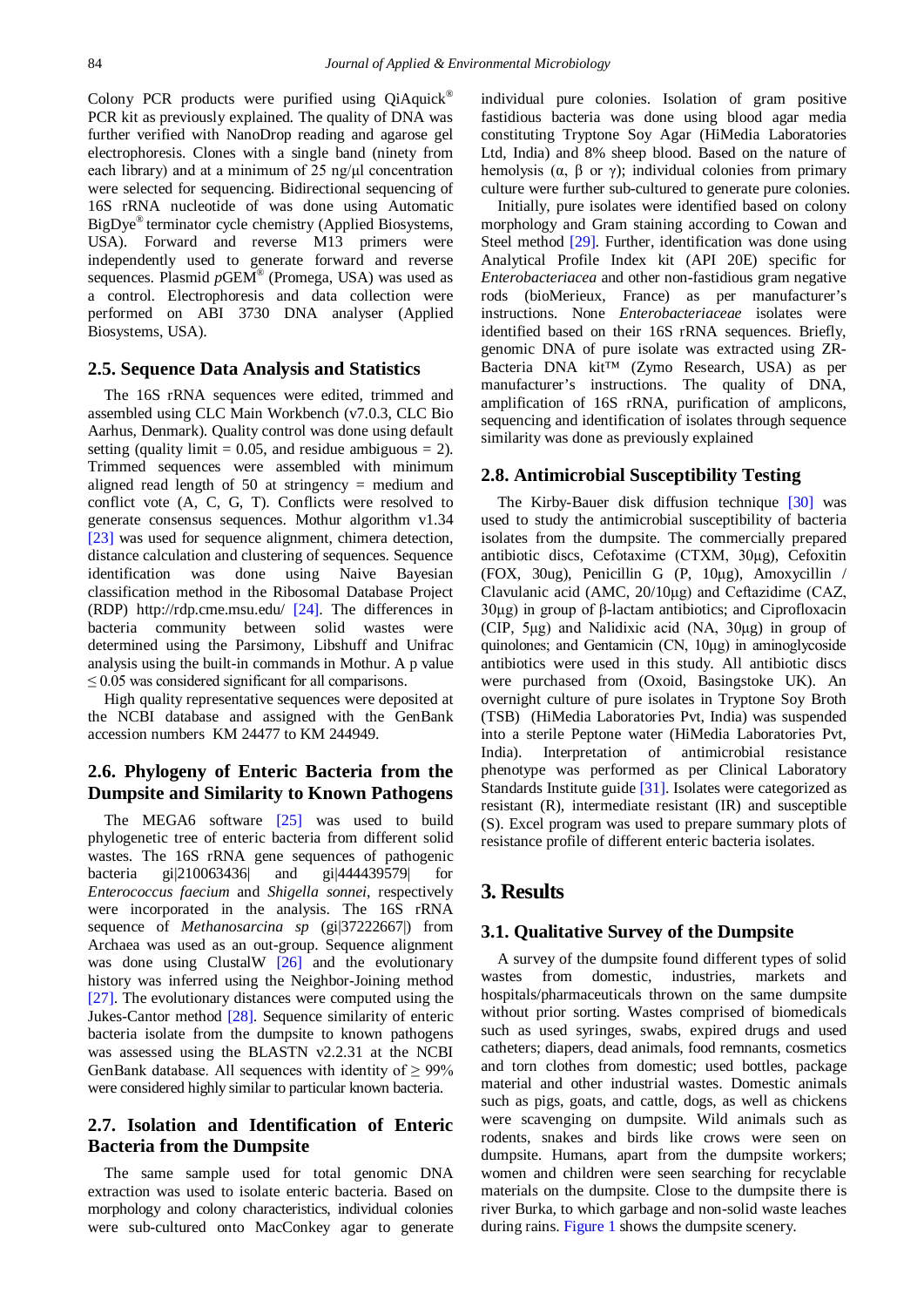<span id="page-3-0"></span>

**Figure 1. Dumpsite interaction and types of solid waste on the dumpsite.** A - Truck offloading garbage on the dumpsite and people searching for valuable recyclable materials; B - domestic free range pigs scavenging on garbage; C - Diapers from domestic waste; D - used syringes from hospitals; E - cattle drinking water from the river near the dumpsite

## **3.2. Prevalence of Enteric Bacteria, Phylogeny and Similarity to Known Pathogens**

A total of 218 enteric bacteria from both isolates and cloned amplicons of 16S rRNA were identified. These bacteria were from 75 different genera. *Escherichia/Shigella* (12%), *Bacillus* (11%) and *Proteiniclasticum* (4%) were the most abundant genera. It was also noted that *Escherichia/Shigella* and *Bacillus* were mostly contributed by faecal materials of pigs scavenging on dumpsite (FecD) (8% and 4%, respectively) while *Proteiniclasticum* dominated in Biom waste (Supplementary file 1).

<span id="page-3-1"></span>

**Figure 2. Phylogenetic tree of faecal bacteria from pigs under different management system**. Evolutionary relationship of faecal bacteria of pigs under different management system was established using Mega6 software. The bootstrap values (expressed as percentages of 100 replications) are shown at branch points; only values above 50% are indicated. The scale bar represents substitutions per 100 nucleotides. Green triangles are bacteria sequences from indoor reared pigs; Bluediamond are bacteria sequences from pigs recently shifted from indoor to free range on dumpsite, and Red - rectangles are bacteria sequences from pigs continuously scavenging on the dumpsite. The black - circles with GenBank accession numbers gi|210063436| and gi|444439579| are reference sequences of Enterococcus faecium and Shigella sonnei, respectively, both known to be pathogenic. The yellow – circle is Methanosarcina sp from Achaea (gi|37222667|) which was used as an out-group

Due to the importance of *Escherichia* and *Shigella* to public health; further analysis of enteric bacteria from pigs scavenging on the dumpsite was performed. In this analysis phylogenetic relationship of sequences of enteric bacteria from pigs scavenging on the dumpsite was compared to those from indoor reared, and pigs shifted from indoor to free range on the dumpsite. The phylogenetic tree [\(Figure 2\)](#page-3-1) revealed three major clusters of bacteria. The first cluster (A) was composed of bacterial sequences exclusively found in indoor reared pigs (FecI). The second and third clusters (B and C) comprised of sequences originating from indoor, pigs shifted from indoor to free range as well as pigs permanently under free range. In these clusters at least two bacterial sequences from the same source clustered together. Of interest, sequences of both *Enterococcus faecium* and *Shigella sonnei;* well-known human pathogens fell into cluster B, and moreover, fell closer to sequences originating from FecD pigs.

Further, implication of sequence similarities shown between the two reference pathogenic bacteria (*Enterococcus faecium* and *Shigella sonnei*) with enteric bacteria from the FecD pigs was investigated. On interrogation of the 16S rRNA gene sequences at NCBI database with bacterial sequences generated in this study, 17 sequences of bacteria with high similarity to *Shigella sonnei*, *Escherichia furgosonii*, *Escherichia faecium* and *Escherichia coli* 0157:H7 [\(Table 1\)](#page-3-2) all of them known as important human and animal pathogens.

**Table 1. Similarity of bacterial sequences from pigs scavenging on dumpsite to known pathogens**

<span id="page-3-2"></span>

| This work*  |                | From literature   |             |        |      |
|-------------|----------------|-------------------|-------------|--------|------|
| Accession # | # of<br>clones | Description       | Accession   | $%$ ID | Ref  |
| KM244771    | 6              | S. sonnei         | NR 074894.1 | 99     | [32] |
| KM244773    | 5              | E. furgosonii     | NR 074902.1 | 99     | [33] |
| KM244781    | 3              | *E. faecium       | NR 102790.1 | 99     | [34] |
| KM244796    | 3              | E.coli<br>O157:H7 | NR 074891.1 | 99     | [35] |

\*E - Enterococcus, E- Escherichia, S – Shigella.

#### **3.3. Antimicrobial Sensitivity Test**

<span id="page-3-3"></span>

**Figure 3. Antimicrobial resistance phenotypic profile of bacteria isolates**. Percentage of enteric bacterial isolates with different degrees of resistance; P - Penicillin G, CAZ - Ceftazidime, CTXM - Cefotaxime, AMC - Amoxycillin /Clavulanic, CN - Gentamicin, NA - Nalidixic Acid, FOX- Cefoxitin, CIP - Ciprofloxacin. Blue bars represent resistant isolates and red bars represent isolates with intermediate resistance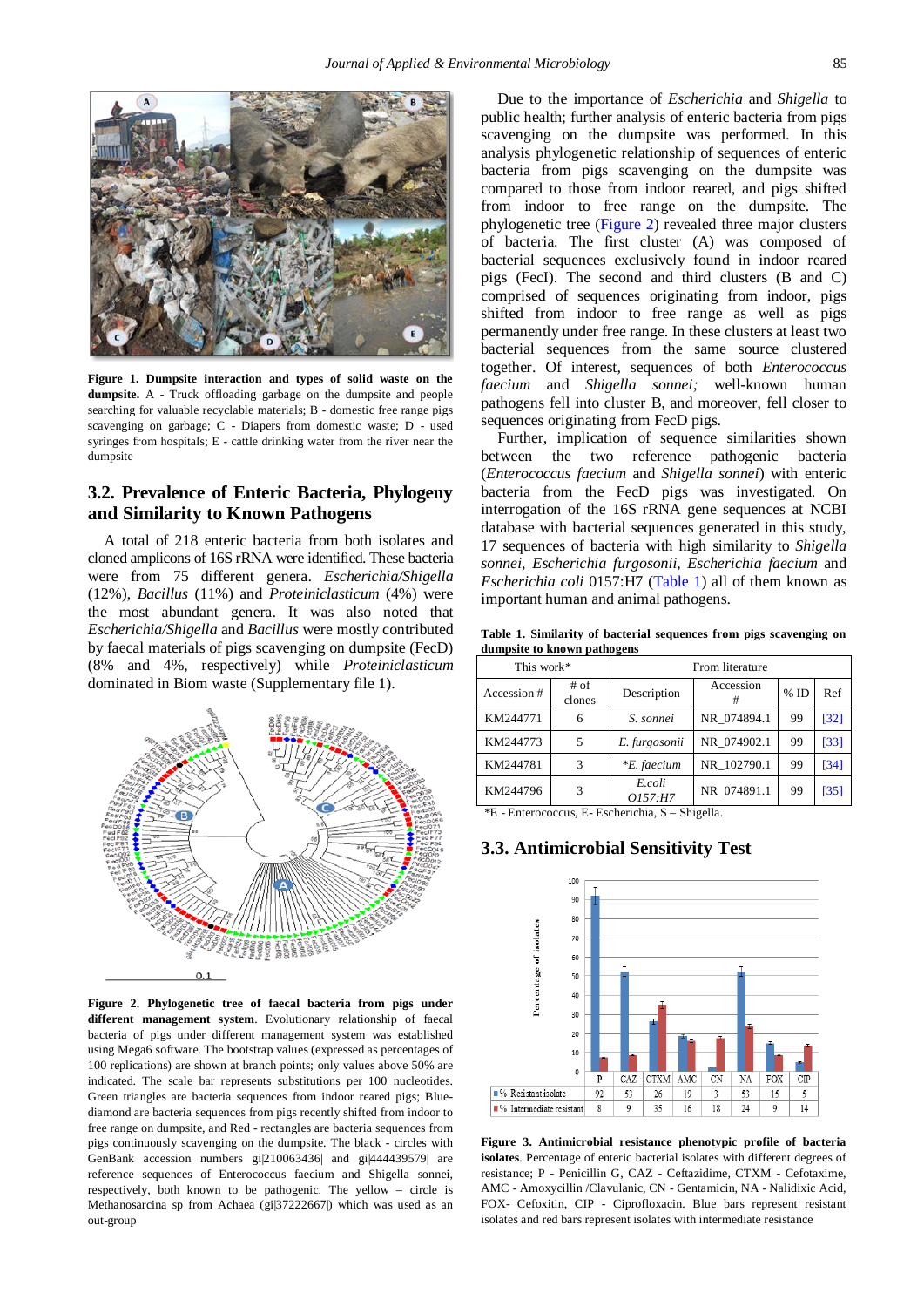Eighty pure bacteria isolates from different solid wastes were used for antimicrobial sensitivity test. Phenotypic profile analysis revealed that, over 50% of all the isolates were resistant to Penicillin G, Ceftazidime and Nalidixic Acid antibiotics [\(Figure 3\)](#page-3-3). While for penicillin G most bacteria showed resistance (92% of all isolates); Ciprofloxacin and Gentamycin were the most effective antibiotics with 81% and 79%, respectively susceptible isolates. When the isolates exhibiting intermediate and total resistance are put together, it was found that, in the third generation cephalosporin β-lactam antibiotics CAZ and CTXM, resistance was evident in over 60% of all isolates tested (61% for CTXM and 62% for CAZ).

**Table 2. Multidrug resistance profile of bacteria from the dumpsite**

<span id="page-4-0"></span>

| Escherichia sp           |                                |                |
|--------------------------|--------------------------------|----------------|
| # of antibiotics         | Resistance pattern             | #of isolates   |
| 2                        | P, NA                          | 4              |
| 3                        | P,CAZ, NA                      | $\mathbf{2}$   |
| 3                        | CIP, P, NA                     | 1              |
| $\overline{4}$           | CIP,CAZ, P,NA                  | 1              |
| $\overline{4}$           | P, CAZ, CTXM, NA               | 1              |
| 5                        | AMC, P, CAZ, CTXM, FOX         | $1*$           |
| 6                        | CN, AMC, P, CAZ, FOX, NA       | $1*$           |
| Shigella sp              |                                |                |
| 2                        | P, NA                          | 1              |
| 3                        | P, CAZ, NA                     | 1              |
| $\overline{4}$           | P, CAZ, CTXM, NA               | $1 * r$        |
| 5                        | AMC, P, CAZ, CTXM, NA          | $1*^a$         |
| 6                        | AMC, CAZ, P, CTXM, FOX ,NA     | $1*^b$         |
| Pseudomonas sp           |                                |                |
| 2                        | P, NA                          | 1              |
| 3                        | P, CAZ, CTXM                   | 1              |
| 3                        | CIP, CAZ, NA                   | 1              |
| $\overline{4}$           | CIP, P, CAZ, NA                | $2**$          |
| 5                        | AMC, P, CAZ, CTXM, NA          | $1***$         |
| 6                        | AMC, P, CAZ, CTXM, FOX, NA     | $1***$         |
| <i>Serratia</i> sp       |                                |                |
| 3                        | P, CAZ, NA                     | 1              |
| 7                        | CIP, CN, AMC, P, CAZ, CTXM, NA | $1*$           |
|                          |                                |                |
| <i>Enterococcus</i> sp   |                                |                |
| 2                        | CIP, NA                        | 1              |
| 3                        | P, CAZ, NA                     | $1^{*^z}$      |
|                          |                                |                |
| <i>Enterobacter</i> sp   |                                |                |
| $\overline{\mathcal{L}}$ | P, CAZ, CTXM, FOX              | 1              |
| Bacillus sp              |                                |                |
| $\mathbf{2}$             | P, CAZ                         | 1              |
| $\overline{c}$           | P, NA                          | $\overline{c}$ |
| 3                        | P, CAZ, CTXM                   | 1              |
| 3                        | P, CAZ, NA                     | 1              |
| $\overline{4}$           | P, CAZ, CTXM, FOX              | $\overline{4}$ |
| 5                        | AMC, P, CAZ, CTXM, FOX         | $1^{x*}$       |
| 5                        | P, CAZ, CTXM, FOX, NA          | $1^{x*}$       |
| 5                        | AMC, P, CAZ, CTXM, FOX         | $1^{x*}$       |
| 6                        | AMC, P, CAZ, CTXM, FOX, NA     | $1^{x*}$       |

Multidrug resistance expressed by bacterial isolates from different solid waste. Isolates expressing resistance to more than four antibiotics are shown with an asterisk; *\* Escherichia coli* isolated from faecal matter of indoor reared pigs; <sup>\*</sup> *Shigella* sp isolates from the river near the dumpsite; \*<sup>a</sup> *Shigella flexneri* isolated from faecal material of pigs scavenging on dumpsite; \*\* *Pseudomonas luteola* from faecal material of pigs scavenging on dumpsite; \*\*\* *Pseudomonas luteola* from solid biomedical waste. \*y *Serratia rubidae* isolated from solid biomedical waste, \*<sup>z</sup> *Enterococcus casseliflavus* isolated from pigs scavenging on dumpsite; <sup>x\*</sup> *Bacillus* sp isolated.

Further, phenotypic profiling revealed prevalence of multidrug resistant bacteria on the dumpsite [\(Table 2\)](#page-4-0). Of all the isolates, 56% (45/80) were resistant to at least two antibiotics. Some isolates were resistant to more than four antibiotics. For example, *Escherichia coli* from faecal material of pigs scavenging on dumpsites was resistant to Gentamycin, Amoxy/Clavulanic, Penicillin G, Ceftazidime, Cefoxitin and Nalidixic Acid; *Shigella flexneri* and *Pseudomonas luteola* both from faecal material of pigs were resistant to Amoxycillin / Clavulanic Acid, Penicillin G, Ceftazidime, Cefotaxime, Cefoxitin and Nalidixic acid. *Pseudomonas luteola* from solid biomedical wastes and faecal material of pigs scavenging on dumpsite were multidrug resistant. Interestingly, multidrug resistant bacteria were also found in faecal material of pigs reared indoors.

## **4. Discussion**

This study determined the prevalence and antibiotic resistance profile of enteric bacteria from a municipal dumpsite in Arusha, Tanzania. High prevalence of bacteria resistant to most commonly used antibiotics was revealed on the dumpsite. Since the dumpsite was composed of solid waste from diverse sources such as hospitals, domestic and industrials, it is therefore expected that microbes found therein were brought to the dumpsite along with solid wastes from the respective sources. The fact that antimicrobial resistant genes are common in environments [\[36,37,38\]](#page-6-24) and play an important role for bacterial survival; the high prevalence of multidrug resistant bacteria on the dumpsite is probably due to a multitude of biological as well as ecological factors.

The complex interaction of microbes from different sources on the dumpsite creates a favourable environment for genetic material exchange between microbes, hence the possible prevalence of antibiotic resistant bacteria detected in this study. The fact that most of *Escherichia coli* and *Shigella* sp were multidrug resistant implies that there is possibility of these bacteria to harbour plasmids with several genes conferring resistance to a broad array of antibiotics. This finding is in agreement with previous studies where *Escherichia coli* from animals previously treated with antibiotics were found to harbour genes conferring resistance to β-lactam antibiotics [\[39,40\].](#page-6-25) The presence of multidrug resistant bacteria on dumpsite may also be attributed to by the selection pressure from variety of drugs on dumpsite and the noted high interaction between microbes from different sources.

The study has shown that multidrug resistant *Escherichia coli* were also detected in faecal material of indoor reared pigs. By sampling faecal material of pigs managed differently from those scavenging on the dumpsite we anticipated to confirm whether pig management has a significant impact on composition of faecal enteric bacteria. This finding is similar to previous reports [\[40,41,42\],](#page-6-26) where resistant genes to given antibiotics were found in animal microbiota in the absence of treatment with particular antibiotics. This suggest that probably there is a broad spread of yet unknown resistant genes in both an environment and animal, hence further research is needed.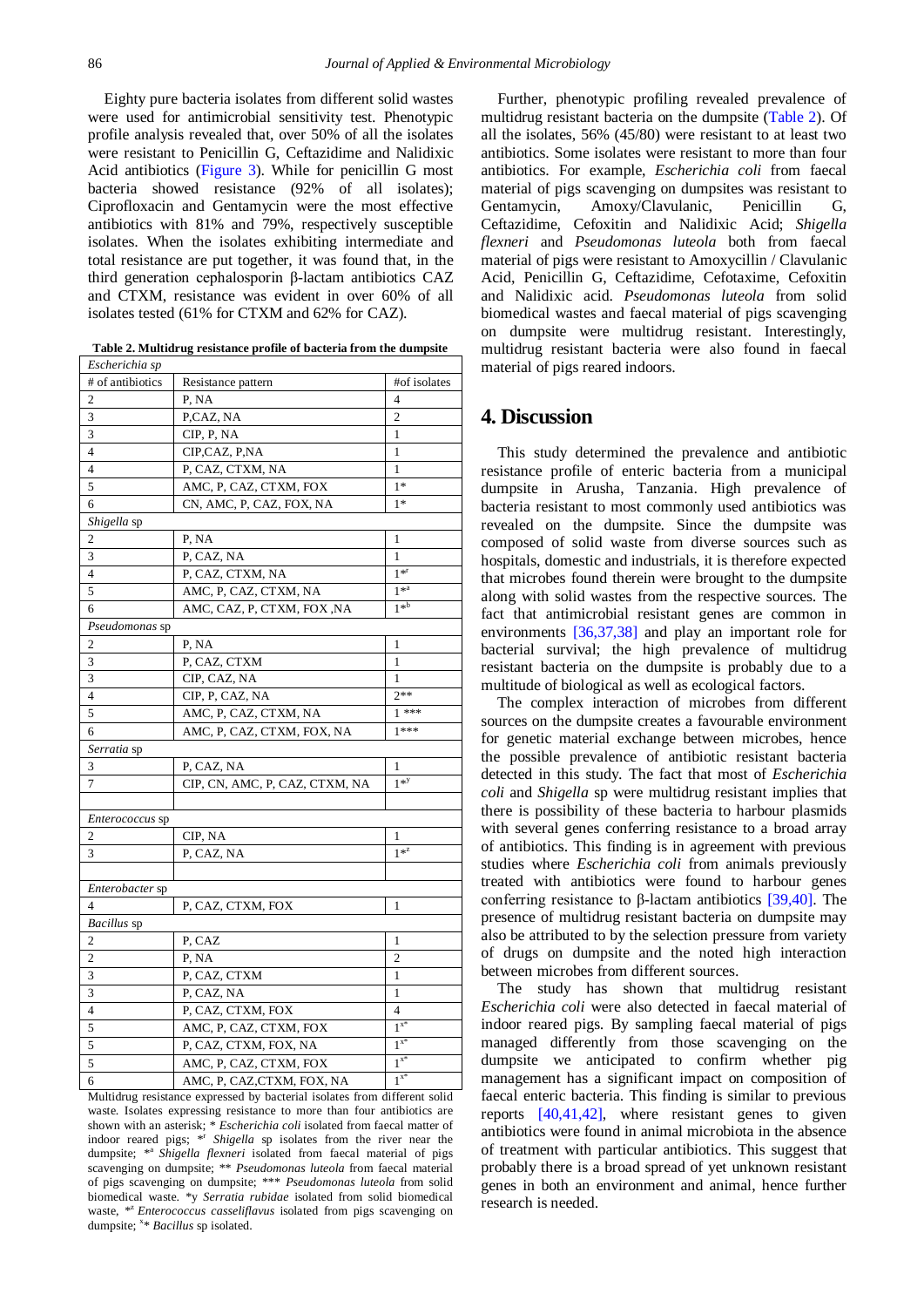The prevalence of multidrug resistant *Pseudomonas* sp mostly from solid biomedical waste is also reported by Odjadjare *et al*., [\[43\]](#page-7-0) in effluent of municipal waste water treatment plant. *Pseudomonas* is associated with diseases in humans and animals, for example, Casalta *et al.,* [\[44\]](#page-7-1) isolated P. luteola in patient with prosthetic valve endocarditis, Benoit reported chromosome encoding *βlactamase* gene in *Pseudomonas luteola*; hence their resistance to β-lactam antibiotics. Other researchers reported the potential of *Pseudomonas luteola* in degrading natural and man-made chemicals with their extracellular enzymes *lipase* and *amylase* [\[45\].](#page-7-2) The fact that these multidrug resistant bacteria were found on dumpsite, suggests that there is high chance of spreading these pathogens and the associated resistant genes to humans and animals. *Shigella* sp from the river near the dumpsite was among the multidrug resistant isolate. As documented in this study [\(Figure 1\)](#page-3-0), the river near the dumpsite is used by local people around the dumpsite for domestic chores and their animals. People using the river have a high risk of contracting multidrug resistant bacteria. The study further speculates the risk of spreading resistant genes from the dumpsite to a larger population through the river.

*Bacillus* species was the second most abundant group after *Escherichia* sp. This group expressed high multidrug resistance to most of the antibiotics. Gentamycin was the most effective antibiotics to *Bacillus* sp with most isolates susceptible. Similarly, previous studies reported multidrug resistant *Bacillus* sp in municipal waste and tanneries, and they associated it with presence of mega plasmid with resistant genes [\[46,47\].](#page-7-3) The fact that *Bacillus* sp is associated with several diseases of humans and animals [\[48,49,50,51\],](#page-7-4) their prevalence and multidrug resistance shown in this study, signifies presence of human and animal health risks on the dumpsite.

Many of the known antibiotic resistance genes are found on transposons and plasmids, which can be mobilized and transferred to other bacteria of the same or different species through horizontal gene transfer [\[52,53\].](#page-7-5) The fact that there is high diversity of antimicrobial resistant bacteria on dumpsite, and that animals and humans are commonly interacting on dumpsite; there is high chance of resistant genes from the dumpsite to be transferred to previously susceptible bacterial groups in human and animal populations through horizontal gene transfer. This situation could further broaden the spectrum of resistant pathogenic bacteria in the environment.

The presence of high interaction between people working on dumpsite without any protective gear and domestic animals scavenging on dumpsite; presents a viable interface with high risks of contacting and spreading resistant genes from the dumpsite to the public. This could be through food animals scavenging on dumpsite, shedding of the infected faecal material on the environment and through people working on dumpsite.

In Tanzania, the prevalence of antibiotic resistant bacteria has been reported mostly in hospital settings. Reported cases in Tanzania includes, the prevalence of *βlactamase* producing gram negative bacteria of nosocomial origin in hospital [\[54\],](#page-7-6) antimicrobial resistance in urinary isolates [\[55\],](#page-7-7) and antibiotic resistant bacteria in diabetic women's [\[16\],](#page-6-6) nasal carriage of methicillin resistant *Staphylococcus* to under 5 children

[\[18\]](#page-6-8) and antimicrobial resistant isolates from blood stream [\[56\].](#page-7-8) Most of these studies reported *Escherichia coli* as the most prominent aetiological agent with high resistance to most of the drugs. As the case here, all studies were conducted in hospital settings; implying that little is known of the prevalence of the antimicrobial resistant bacteria and other pathogens in the environment and the possible association to growing antimicrobial resistance levels in Tanzania.

The study has also found high sequence similarity of bacteria from the dumpsite to known pathogens, including *Shigella sonnei*, *Enterococcus faecium*, *Enterococcus furgosonii* and *Escherichia coli*. Public health risks associated with these bacteria have been extensively reported and includes food borne diseases outbreaks caused by *Shigella sonnei* [\[57,58\];](#page-7-9) nosocomial infections by *Enterococcus* [\[59,60\]](#page-7-10) as well as various food-borne diseases by Escherichia coli [\[61,62\]](#page-7-11) . This finding suggest that probably these pathogens are present on the dumpsite, and the fact that there is high interaction between animals and human on the dumpsite they could easily be spread to human setting through food animals as well as people working on the dumpsite.

The prevalence of antibiotic resistant bacteria (with 56% multidrug resistant) on dumpsite, which represents an 'end-point' of biodegradable and unrecyclable garbage from diverse human activities has demonstrated the microbial complexity on a municipal dumpsite and shows the role of such dumpsites as hotspots for emergence of new pathogens.

# **5. Conclusion**

This study has shown high prevalence of antibiotic resistant enteric bacteria on the dumpsite. Some isolates have high similarity to known pathogens. This indicates a possible risk of spreading of these pathogens and resistant genes from the dumpsite to human or clinical setting. The finding calls for further research to study the shared resistome in bacteria from the environment, humans and animals using functional metagenomic approach to capture known and new resistant genes.

#### **Acknowledgements**

We acknowledge the Government of Tanzania through The Nelson Mandela African Institution of Science and Technology for sponsoring this research; The Africa Biosciences Challenge Fund (ABCF) for a fellowship to execute laboratory work at Biosciences eastern and Central Africa – International Livestock Research Institute (BecA- ILRI hub) in Nairobi, Kenya. Dr. Rob Skilton for official facilitation while at BecA-ILRI hub, Ms Lucy Muthui for her assistance with sequencing, the Genome Science Centre at Sokoine University of Agriculture for assistance with Microbiology and sampling techniques are highly acknowledged.

## **References**

<span id="page-5-0"></span>[1] Sayah RS, Kaneene JB, Johnson Y, Miller R: Patterns of antimicrobial resistance observed in Escherichia coli isolates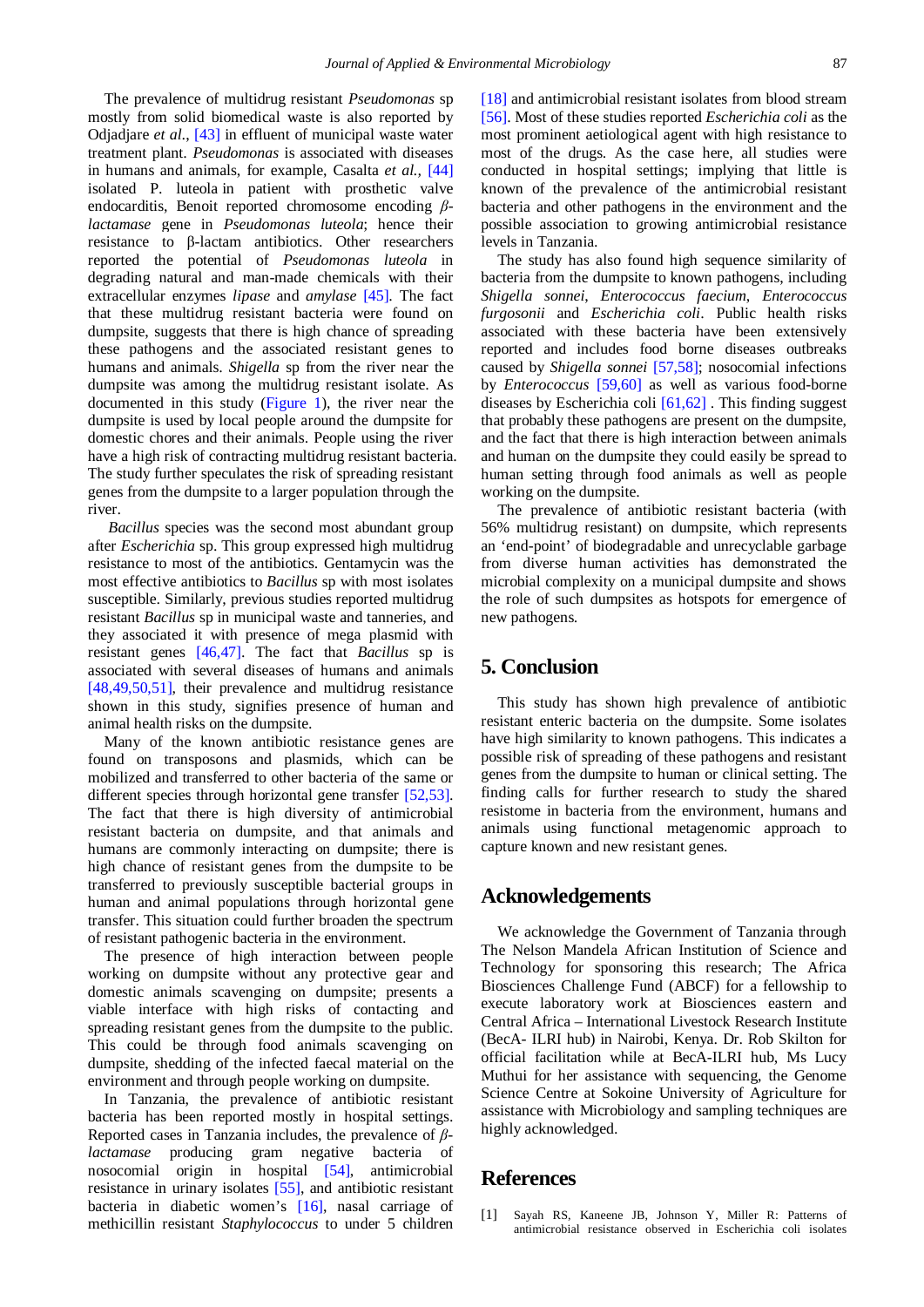obtained from domestic-and wild-animal fecal samples, human septage, and surface water. *Applied and environmental microbiology* 2005, 71(3):1394-1404.

- [2] Mshana SE, Matee M, Rweyemamu M: Antimicrobial resistance in human and animal pathogens in Zambia, Democratic Republic of Congo, Mozambique and Tanzania: an urgent need of a sustainable surveillance system. *Annals of clinical microbiology and antimicrobials* 2013, 12(1):28.
- [3] Broens EM, Graat EAM, van de Giessen AW, Broekhuizen-Stins MJ, de Jong MCM: Quantification of transmission of livestockassociated methicillin resistant Staphylococcus aureus in pigs. *Veterinary Microbiology* 2012, 155(2–4):381-388.
- <span id="page-6-0"></span>[4] Allen HK, Donato J, Wang HH, Cloud-Hansen KA, Davies J, Handelsman J: Call of the wild: antibiotic resistance genes in natural environments. *Nature Reviews Microbiology* 2010, 8(4):251-259.
- <span id="page-6-1"></span>[5] Gómez J, García-Vázquez E, Bonillo C, Hernández A, Bermejo M, Canteras M: Self-assessment of patterns of antibiotic use in a university hospital. *Enfermedades infecciosas y microbiologia clinica* 2014.
- [6] Sözen H, Gönen I, Sözen A, Kutlucan A, Kalemci S, Sahan M: Application of ATC/DDD methodology to evaluate of antibiotic use in a general hospital in Turkey. *Ann Clin Microbiol Antimicrob* 2013, 12:23.
- [7] You J, Yau B, Choi K, Chau C, Huang Q, Lee S: Public knowledge, attitudes and behavior on antibiotic use: a telephone survey in Hong Kong. *Infection* 2008, 36(2):153-157.
- <span id="page-6-2"></span>[8] Karak T, Bhagat R, Bhattacharyya P: Municipal solid waste generation, composition, and management: the world scenario. *Critical Reviews in Environmental Science and Technology* 2012, 42(15):1509-1630.
- [9] Getahun T, Mengistie E, Haddis A, Wasie F, Alemayehu E, Dadi D, Van Gerven T, Van der Bruggen B: Municipal solid waste generation in growing urban areas in Africa: current practices and relation to socioeconomic factors in Jimma, Ethiopia. *Environmental monitoring and assessment* 2012, 184(10):6337- 6345.
- [10] Sharholy M, Ahmad K, Mahmood G, Trivedi R: Municipal solid waste management in Indian cities–A review. *Waste Management*  2008, 28(2):459-467.
- <span id="page-6-3"></span>[11] Achudume A, Olawale J: Microbial pathogens of public health significance in waste dumps and common sites. *Journal of Environmental Biology* 2007, 28(1):151.
- <span id="page-6-4"></span>[12] Emmanuel I, Joseph N, Kingsley E-I, Egbebor EM, Lawrence E: Antibiotic susceptibility profiles of enteric bacterial isolates from dumpsite utisols and water sources in a rural community in Cross River State, Southern Nigeria. *Nat Sci* 2011, 9:46-50.
- [13] Semrau JD: Current knowledge of microbial community structures in landfills and its cover soils. *Applied microbiology and biotechnology* 2011, 89(4):961-969.
- <span id="page-6-5"></span>[14] Matiko D: Managing disposal of unwanted pharmaceuticals at health facilities in Tanzania: A case of Dar es Salaam region public health facilities. Dar es Salaam: Muhimbili University of Health and Allied Sciences; 2012.
- [15] Mungure MJ: Governance and community participation in Municipal Solid Waste management, case of Arusha and Dar es Salaam Tanzania. *M.Sc. In Environmental Management.* Aalborg University; 2008.
- <span id="page-6-6"></span>[16] Lyamuya EF, Moyo SJ, Komba EV, Haule M: Prevalence, antimicrobial resistance and associated risk factors for bacteriuria in diabetic women in Dar es Salaam Tanzania. *Afr J Microbiol Res*  2011, 5(6):683-689.
- <span id="page-6-7"></span>[17] Manyahi J, Matee MI, Majigo M, Moyo S, Mshana SE, Lyamuya EF: Predominance of multi-drug resistant bacterial pathogens causing surgical site infections in Muhimbili national hospital, Tanzania. *BMC Research Notes* 2014, 7(1):500.
- <span id="page-6-8"></span>[18] Moyo SJ, Aboud S, Blomberg B, Mkopi N, Kasubi M, Manji K, Lyamuya EF, Maselle SY, Langeland N: High nasal carriage of methicillin-resistant Staphylococcus aureus among healthy Tanzanian under-5 children. *Microbial Drug Resistance* 2014, 20(1):82-88.
- <span id="page-6-9"></span>[19] Bourne DG, Munn CB: Diversity of bacteria associated with the coral Pocillopora damicornis from the Great Barrier Reef. *Environmental Microbiology* 2005, 7(8):1162-1174.
- [20] Galkiewicz JP, Kellogg CA: Cross-kingdom amplification using bacteria-specific primers: complications for studies of coral microbial ecology. *Applied and environmental microbiology* 2008, 74(24):7828-7831.
- [21] Calheiros C, Teixeira A, Pires C, Franco A, Duque A, Crispim L, Moura S, Castro P: Bacterial community dynamics in horizontal flow constructed wetlands with different plants for high salinity industrial wastewater polishing. *Water research* 2010, 44(17):5032-5038.
- <span id="page-6-10"></span>[22] Kleinsteuber S, Riis V, Fetzer I, Harms H, Müller S: Population dynamics within a microbial consortium during growth on diesel fuel in saline environments. *Applied and environmental microbiology* 2006, 72(5):3531-3542.
- <span id="page-6-11"></span>[23] Schloss PD, Westcott SL, Ryabin T, Hall JR, Hartmann M, Hollister EB, Lesniewski RA, Oakley BB, Parks DH, Robinson CJ: Introducing mothur: open-source, platform-independent, community-supported software for describing and comparing microbial communities. *Applied and environmental microbiology*  2009, 75(23):7537-7541.
- <span id="page-6-12"></span>[24] Cole JR, Wang Q, Fish JA, Chai B, McGarrell DM, Sun Y, Brown CT, Porras-Alfaro A, Kuske CR, Tiedje JM: Ribosomal Database Project: data and tools for high throughput rRNA analysis. *Nucleic acids research* 2014, 42(D1):D633-D642.
- <span id="page-6-13"></span>[25] Tamura K, Stecher G, Peterson D, Filipski A, Kumar S: MEGA6: molecular evolutionary genetics analysis version 6.0. *Molecular biology and evolution* 2013, 30(12):2725-2729.
- <span id="page-6-14"></span>[26] Thompson JD, Gibson T, Higgins DG: Multiple sequence alignment using ClustalW and ClustalX. *Current protocols in bioinformatics* 2002:2.3. 1-2.3. 22.
- <span id="page-6-15"></span>[27] Saitou N, Nei M: The neighbor-joining method: a new method for reconstructing phylogenetic trees. *Molecular biology and evolution* 1987, 4(4):406-425.
- <span id="page-6-16"></span>[28] Jukes T, Cantor C: Evolution of protein molecules, Munro HN, Mammalian protein metabolism, 1969, 21-132. In*.*: Academic Press, New York.
- <span id="page-6-17"></span>[29] Cowan S, Steel K: Identification of medical bacteria. *Cambridge University Press, Cambridge* 1974.
- <span id="page-6-18"></span>[30] Bauer A, Kirby W, Sherris JC, turck, Turck M: Antibiotic susceptibility testing by a standardized single disk method. *American journal of clinical pathology* 1966, 45(4):493.
- <span id="page-6-19"></span>[31] CLSI: Performance Standard for Antimicrobial Disk and Dilution Susceptibility Test for Bacteria Isolated From Animals; Approved Standard - Third edition. CLSI document M31- 3A, Wayne, PA: Clinical Laboratory Standard Institute. In*.*; 2013.
- <span id="page-6-20"></span>[32] Yang F, Yang J, Zhang X, Chen L, Jiang Y, Yan Y, Tang X, Wang J, Xiong Z, Dong J: Genome dynamics and diversity of Shigella species, the etiologic agents of bacillary dysentery. *Nucleic Acids Research* 2005, 33(19):6445-6458.
- <span id="page-6-21"></span>[33] Forgetta V, Rempel H, Malouin F, Vaillancourt R, Topp E, Dewar K, Diarra M: Pathogenic and multidrug-resistant Escherichia fergusonii from broiler chicken. *Poultry science* 2012, 91(2):512- 525.
- <span id="page-6-22"></span>[34] Lam MM, Seemann T, Bulach DM, Gladman SL, Chen H, Haring V, Moore RJ, Ballard S, Grayson ML, Johnson PD: Comparative analysis of the first complete Enterococcus faecium genome. *Journal of bacteriology* 2012, 194(9):2334-2341.
- <span id="page-6-23"></span>[35] Hayashi T, Makino K, Ohnishi M, Kurokawa K, Ishii K, Yokoyama K, Han C-G, Ohtsubo E, Nakayama K, Murata T: Complete genome sequence of enterohemorrhagic Eschelichia coli O157: H7 and genomic comparison with a laboratory strain K-12. *DNA research* 2001, 8(1):11-22.
- <span id="page-6-24"></span>[36] Riesenfeld CS, Goodman RM, Handelsman J: Uncultured soil bacteria are a reservoir of new antibiotic resistance genes. *Environmental Microbiology* 2004, 6(9):981-989.
- [37] Sengeløv G, Agersø Y, Halling-Sørensen B, Baloda SB, Andersen JS, Jensen LB: Bacterial antibiotic resistance levels in Danish farmland as a result of treatment with pig manure slurry. *Environment international* 2003, 28(7):587-595.
- [38] Wright GD: Antibiotic resistance in the environment: a link to the clinic? *Current Opinion in Microbiology* 2010, 13(5):589-594.
- <span id="page-6-25"></span>[39] Jørgensen CJ, Cavaco LM, Hasman H, Emborg H-D, Guardabassi L: Occurrence of CTX-M-1-producing Escherichia coli in pigs treated with ceftiofur. *Journal of Antimicrobial Chemotherapy*  2007, 59(5):1040-1042.
- <span id="page-6-26"></span>[40] Horton R, Randall L, Snary E, Cockrem H, Lotz S, Wearing H, Duncan D, Rabie A, McLaren I, Watson E: Fecal carriage and shedding density of CTX-M extended-spectrum β-lactamaseproducing Escherichia coli in cattle, chickens, and pigs: implications for environmental contamination and food production. *Applied and environmental microbiology* 2011, 77(11):3715-3719.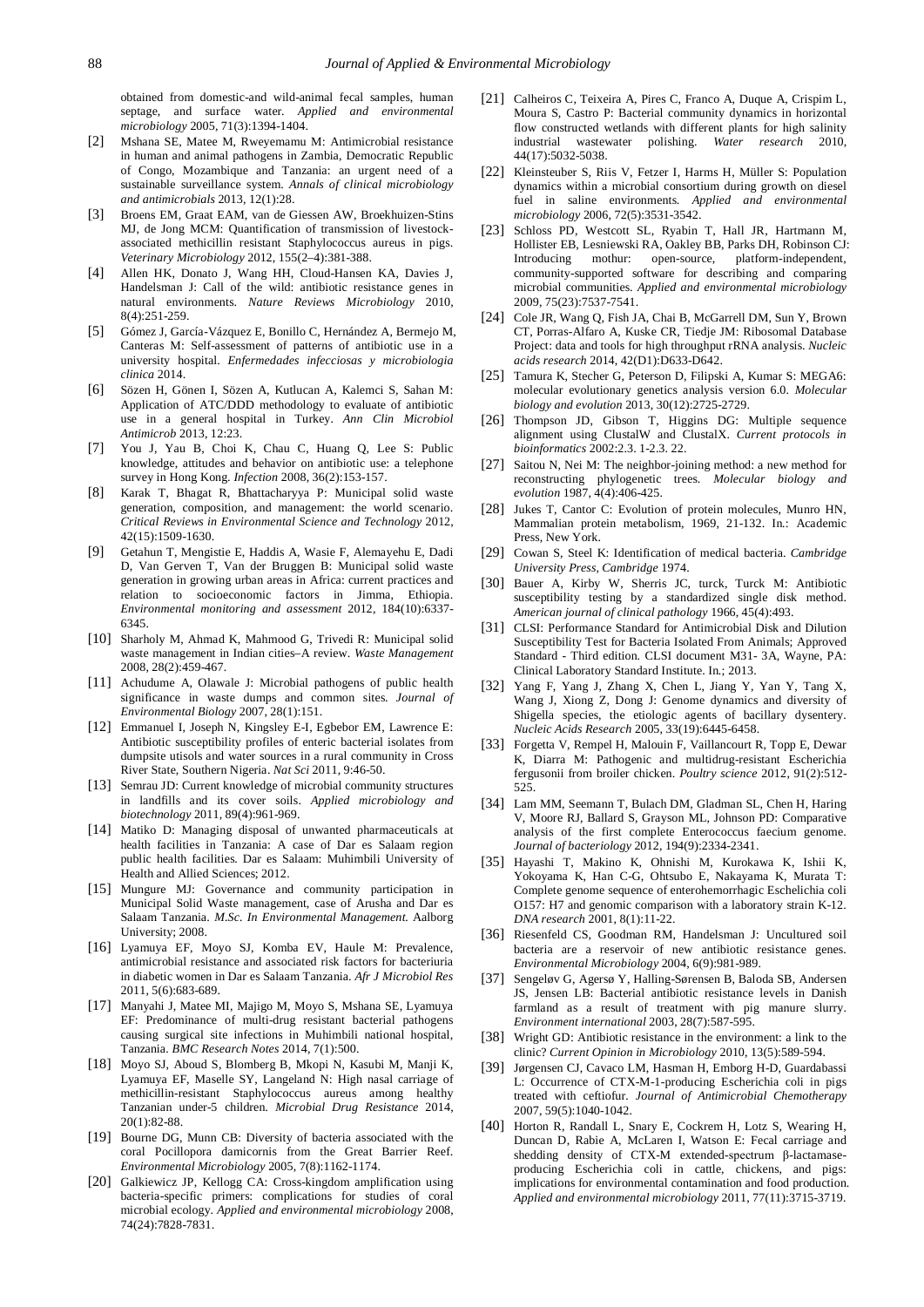- [41] Pallecchi L, Bartoloni A, Paradisi F, Rossolini GM: Antibiotic resistance in the absence of antimicrobial use: mechanisms and implications. 2008.
- [42] Allen HK: Antibiotic resistance gene discovery in food-producing animals. *Current Opinion in Microbiology* 2014, 19:25-29.
- <span id="page-7-0"></span>[43] Odjadjare EE, Igbinosa EO, Mordi R, Igere B, Igeleke CL, Okoh AI: Prevalence of Multiple Antibiotics Resistant (MAR) Pseudomonas Species in the Final Effluents of Three Municipal Wastewater Treatment Facilities in South Africa. *International journal of environmental research and public health* 2012, 9(6):2092-2107.
- <span id="page-7-1"></span>[44] Casalta J-P, Fournier P-E, Habib G, Riberi A, Raoult D: Prosthetic valve endocarditis caused by Pseudomonas luteola. *BMC infectious Diseases* 2005, 5(1):82.
- <span id="page-7-2"></span>[45] Khannous L, Jrad M, Dammak M, Miladi R, Chaaben N, Khemakhem B, Gharsallah N, Fendri I: Isolation of a novel amylase and lipase-producing Pseudomonas luteola strain: study of amylase production conditions. *Lipids in health and disease*  2014, 13(1):9.
- <span id="page-7-3"></span>[46] Samanta A, Bera P, Khatun M, Sinha C, Pal P, Lalee A, Mandal A: An investigation on heavy metal tolerance and antibiotic resistance properties of bacterial strain Bacillus sp. isolated from municipal waste. *J Microbiol Biotech Res* 2012, 2:178-189.
- [47] Naraian R, Ram S, Kaistha S, Srivastava J: Occurrence of plasmid linked multiple drug resistance in bacterial isolates of tannery effluent. *Cell Mol Biol* 2012, 58(1):134-141.
- <span id="page-7-4"></span>[48] Kivanç S, Takim M, Kivanç M, Güllülü G: Bacillus Spp. isolated from the conjunctiva and their potential antimicrobial activity against other eye pathogens. *African Health Sciences* 2014, 14(2):364-371.
- [49] Bottone EJ: Bacillus cereus, a volatile human pathogen. *Clinical microbiology reviews* 2010, 23(2):382-398.
- [50] Logan N: Bacillus and relatives in foodborne illness. *Journal of Applied Microbiology* 2012, 112(3):417-429.
- [51] Scallan E, Hoekstra RM, Angulo FJ, Tauxe RV, Widdowson M-A, Roy SL, Jones JL, Griffin PM: Foodborne illness acquired in the United States—major pathogens. *Emerg Infect Dis* 2011, 17(1).
- <span id="page-7-5"></span>[52] Kristiansson E, Fick J, Janzon A, Grabic R, Rutgersson C, Weijdegård B, Söderström H, Larsson DJ: Pyrosequencing of antibiotic-contaminated river sediments reveals high levels of resistance and gene transfer elements. *PloS one* 2011, 6(2):e17038.
- [53] Andam CP, Fournier GP, Gogarten JP: Multilevel populations and the evolution of antibiotic resistance through horizontal gene transfer. *FEMS microbiology reviews* 2011, 35(5):756-767.
- <span id="page-7-6"></span>[54] Ndugulile F, Jureen R, Harthug S, Urassa W, Langeland N: Extended Spectrum β-Lactamases among Gram-negative bacteria of nosocomial origin from an Intensive Care Unit of a tertiary health facility in Tanzania. *BMC infectious Diseases* 2005, 5(1):86.
- <span id="page-7-7"></span>[55] Moyo SJ, Aboud S, Kasubi M, Lyamuya EF, Maselle SY: Antimicrobial resistance among producers and non-producers of extended spectrum beta-lactamases in urinary isolates at a tertiary Hospital in Tanzania. *BMC Research Notes* 2010, 3(1):348.
- <span id="page-7-8"></span>[56] Moyo S, Aboud S, Kasubi M, Maselle S: Bacteria isolated from bloodstream infections at a tertiary hospital in Dar es Salaam, Tanzania: antimicrobial resistance of isolates. *SAMJ: South African Medical Journal* 2010, 100(12):835-838.
- <span id="page-7-9"></span>[57] Okame M, Adachi E, Sato H, Shimizu S, Kikuchi T, Miyazaki N, Koga M, Nakamura H, Suzuki M, Oyaizu N: Shigella sonnei outbreak among men who have sex with men in Tokyo. *Jpn J Infect Dis* 2012, 65(3):277-278.
- [58] 58. Karlsson MS, Bowen A, Reporter R, Folster JP, Grass JE, Howie RL, Taylor J, Whichard JM: Outbreak of infections caused by Shigella sonnei with reduced susceptibility to azithromycin in the United States. *Antimicrobial agents and chemotherapy* 2013, 57(3):1559-1560.
- <span id="page-7-10"></span>[59] Arias CA, Murray BE: The rise of the Enterococcus: beyond vancomycin resistance. *Nature Reviews Microbiology* 2012, 10(4):266-278.
- [60] Hossain MS, Rahman NNNA, Balakrishnan V, Puvanesuaran VR, Sarker MZI, Kadir MOA: Infectious Risk Assessment of Unsafe Handling Practices and Management of Clinical Solid Waste. *International journal of environmental research and public health*  2013, 10(2):556-567.
- <span id="page-7-11"></span>[61] Manges AR, Johnson JR: Foodborne origins of Escherichia coli causing extraintestinal infections. *Clinical infectious diseases*  2012:cis502.
- [62] Grad YH, Lipsitch M, Feldgarden M, Arachchi HM, Cerqueira GC, FitzGerald M, Godfrey P, Haas BJ, Murphy CI, Russ C: Genomic epidemiology of the Escherichia coli O104: H4 outbreaks in Europe, 2011. *Proceedings of the national academy of sciences* 2012, 109(8):3065-3070.

# **Supplementary file 1**

**Table S1. Bacterial genera identified in solid biomedical waste from the dumpsite**

| S/N          | Sample/Clone      | Genera               | $\%$ ID |
|--------------|-------------------|----------------------|---------|
| Ref          | K12               | Escherichia/Shigella | 100     |
| $\mathbf{1}$ | Biom28            | Alkalitalea          | 99      |
| 2            | Biom60            | Alkalitalea          | 97      |
| 3            | Biom81            | Aquisphaera          | 84      |
| 4            | Biom123           | <b>Bacillus</b>      | 100     |
| 5            | Biom125           | <b>Bacillus</b>      | 100     |
| 6            | Biom127           | <b>Bacillus</b>      | 100     |
| 7            | Biom131           | <b>Bacillus</b>      | 100     |
| 8            | Biom135           | <b>Bacillus</b>      | 76      |
| 9            | Biom139           | <b>Bacillus</b>      | 100     |
| 10           | Biom145           | <b>Bacillus</b>      | 100     |
| 11           | Biom17            | <b>Bacillus</b>      | 100     |
| 12           | Biom70            | Cellvibrio           | 100     |
| 13           | Biom16            | Derxia               | 33      |
| 14           | Biom <sub>6</sub> | Derxia               | 56      |
| 15           | Biom2             | Enterococcus         | 100     |
| 16           | Biom24            | Flavisolibacter      | 98      |
| 17           | Biom19            | Flavobacterium       | 88      |
| 18           | Biom56            | Luteimonas           | 100     |
| 19           | Biom142           | Lysinibacillus       | 97      |
| 20           | Biom143           | Lysinibacillus       | 97      |
| 21           | Biom146           | Lysinibacillus       | 100     |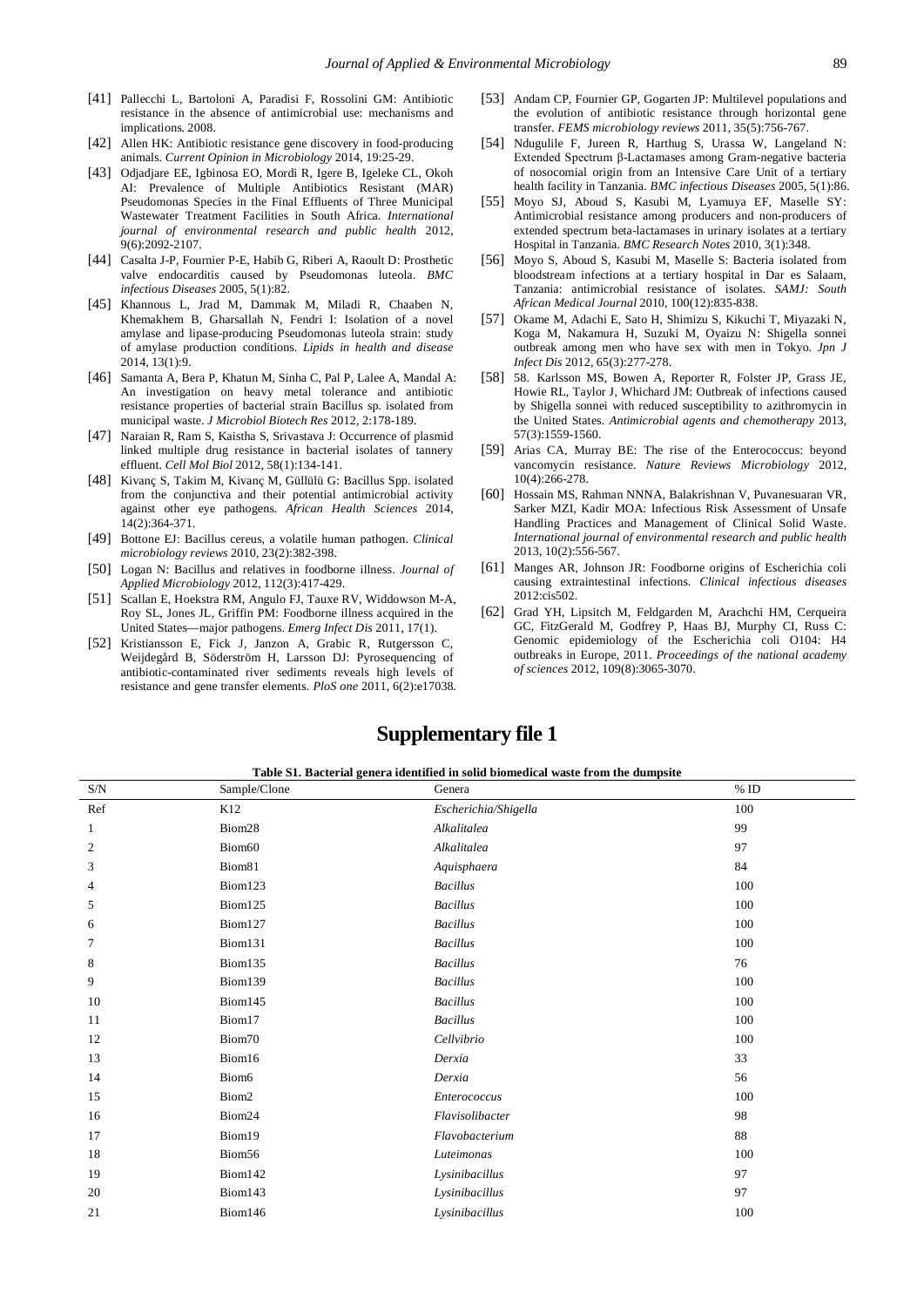## *Journal of Applied & Environmental Microbiology*

| 22 | Biom149            | Lysinibacillus    | 71  |
|----|--------------------|-------------------|-----|
| 23 | Biom39             | Massilia          | 100 |
| 24 | Biom83             | Micrococcineae    | 96  |
| 25 | Biom22             | Oligella          | 100 |
| 26 | Biom53             | Parapusillimonas  | 25  |
| 27 | Biom78             | Peptoniphilus     | 66  |
| 28 | Biom <sub>3</sub>  | Planomicrobium    | 83  |
| 29 | Biom15             | Proteiniclasticum | 100 |
| 30 | Biom35             | Proteiniclasticum | 99  |
| 31 | Biom37             | Proteiniclasticum | 100 |
| 32 | Biom38             | Proteiniclasticum | 100 |
| 33 | Biom61             | Proteiniclasticum | 100 |
| 34 | Biom66             | Proteiniclasticum | 100 |
| 35 | Biom69             | Proteiniclasticum | 100 |
| 36 | Biom74             | Proteiniclasticum | 100 |
| 37 | Biom <sub>80</sub> | Proteiniclasticum | 99  |
| 38 | Biom12             | Pseudomonas       | 99  |
| 39 | Biom77             | Rhodoplanes       | 55  |
| 40 | Biom68             | Roseicyclus       | 11  |
| 41 | Biom122            | Salirhabdus       | 40  |
| 42 | Biom86             | Stenotrophomonas  | 100 |
| 43 | Biom14             | <b>Thauera</b>    | 100 |
| 44 | Biom30             | Tissierella       | 61  |

|  | Table S2: Bacterial genera identified in domestic solid waste from the dumpsite |  |
|--|---------------------------------------------------------------------------------|--|
|--|---------------------------------------------------------------------------------|--|

| $\ensuremath{\mathrm{S/N}}$ | Sample            | Genera                   | $%$ ID |
|-----------------------------|-------------------|--------------------------|--------|
| $\mathbf{1}$                | Dom16             | Acinetobacter            | 100    |
| $\boldsymbol{2}$            | Dom23             | Acinetobacter            | 100    |
| 3                           | Dom44             | Acinetobacter            | 100    |
| 4                           | Dom7              | Allochromatium           | 99     |
| 5                           | Dom <sub>52</sub> | Atopostipes              | 100    |
| 6                           | Dom113            | <b>Bacillus</b>          | 100    |
| 7                           | Dom114            | <b>Bacillus</b>          | 100    |
| 8                           | Dom132            | <b>Bacillus</b>          | 100    |
| 9                           | Dom37             | Candidatus Hydrogenedens | 100    |
| 10                          | Dom47             | Clostridium XI           | 99     |
| 11                          | Dom11             | Fusibacter               | 100    |
| 12                          | Dom28             | Kurthia                  | 58     |
| 13                          | Dom40             | Leuconostoc              | 100    |
| 14                          | Dom38             | Meniscus                 | 31     |
| 15                          | Dom <sub>5</sub>  | Mesorhizobium            | 100    |
| 16                          | Dom54             | Mesorhizobium            | 58     |
| 17                          | Dom <sub>48</sub> | Oceanibaculum            | 58     |
| 18                          | Dom30             | Phascolarctobacterium    | 94     |
| 19                          | Dom36             | Pontibacter              | 100    |
| 20                          | Dom8              | Pontibacter              | 100    |
| 21                          | Dom35             | Proteiniclasticum        | 100    |
| 22                          | Dom111            | Pseudomonas              | 100    |
| 23                          | Dom12             | Saccharofermentans       | 75     |
| 24                          | Dom31             | Saccharophagus           | 18     |
| 25                          | Dom19             | Sphingomonas             | 100    |
| 26                          | Dom26             | Sporacetigenium          | 100    |
| 27                          | Dom129            | Staphylococcus           | 100    |
| 28                          | Dom34             | <b>Thalassolituus</b>    | 100    |
| 29                          | Dom <sub>4</sub>  | Tindallia                | 74     |
| 30                          | Dom39             | Treponema                | 100    |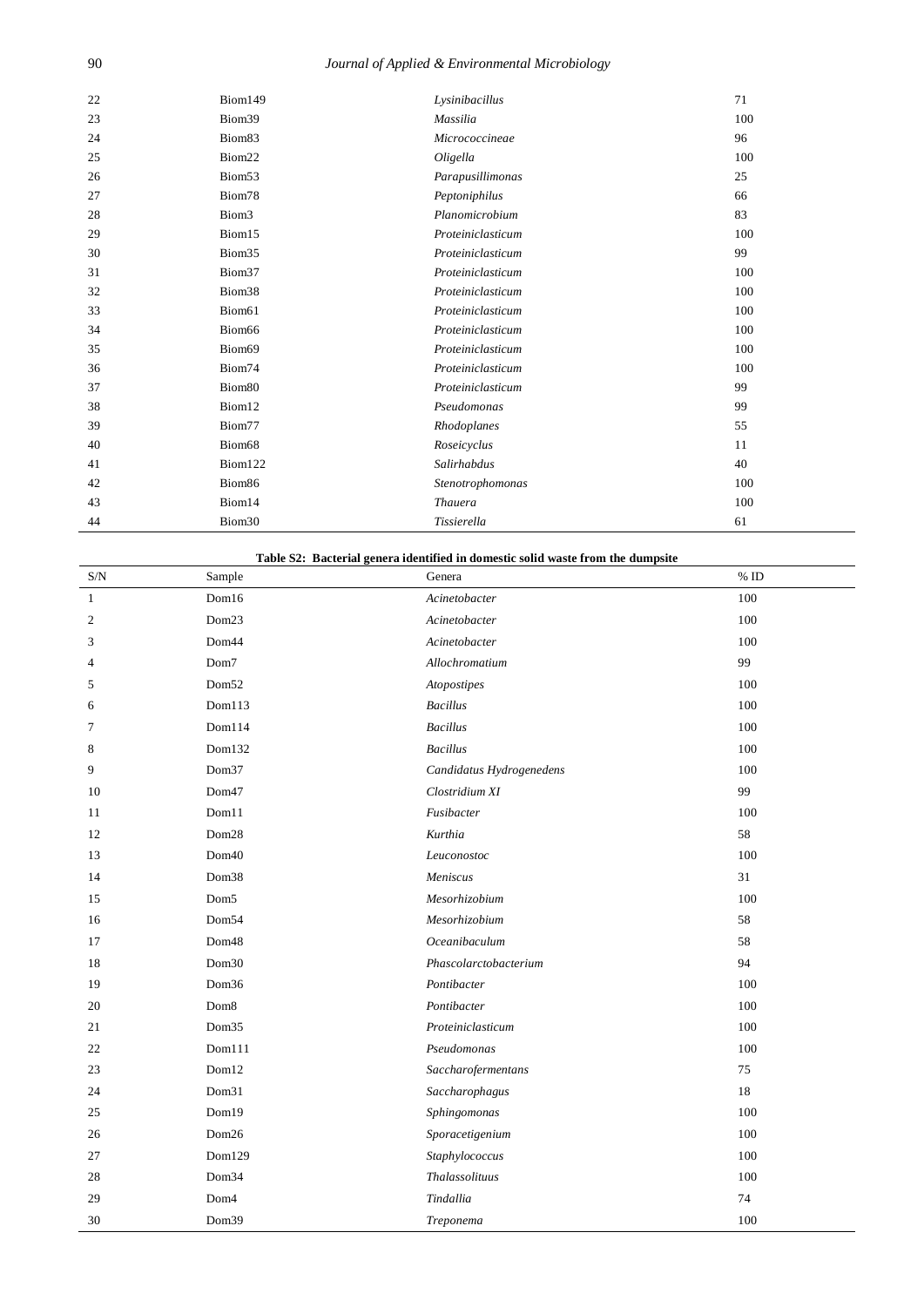|     |         | Table 55; Dacterial genera fuentified in factal material of pigs scavenging on the dumpsite |         |
|-----|---------|---------------------------------------------------------------------------------------------|---------|
| S/N | Sample  | Genera                                                                                      | $\%$ ID |
| 1   | FecD12  | <b>Bacillus</b>                                                                             | 100     |
| 2   | FecD128 | <b>Bacillus</b>                                                                             | 100     |
| 3   | FecD26  | <b>Bacillus</b>                                                                             | 84      |
| 4   | FecD50  | <b>Bacillus</b>                                                                             | 100     |
| 5   | FecD60  | <b>Bacillus</b>                                                                             | 100     |
| 6   | FecD60  | <b>Bacillus</b>                                                                             | 100     |
| 7   | FecD84  | <b>Bacillus</b>                                                                             | 100     |
| 8   | FecD85  | <b>Bacillus</b>                                                                             | 100     |
| 9   | FecD87  | <b>Bacillus</b>                                                                             | 86      |
| 10  | FecD91  | <b>Bacillus</b>                                                                             | 100     |
| 11  | FecD99  | <b>Bacillus</b>                                                                             | 81      |
| 12  | FecD133 | <b>Brevibacillus</b>                                                                        | 48      |
| 13  | FecD16  | Clostridium IV                                                                              | 45      |
| 14  | FecD83  | Clostridium sensu stricto                                                                   | 100     |
| 15  | FecD17  | Clostridium XI                                                                              | 99      |
| 16  | FecD19  | Clostridium XI                                                                              | 75      |
| 17  | FecD7   | Clostridium XI                                                                              | 100     |
| 18  | FecD120 | Enterococcus                                                                                | 100     |
| 19  | FecD144 | Enterococcus                                                                                | 100     |
| 20  | FecD35  | Enterococcus                                                                                | 100     |
| 21  | FecD77  | Enterococcus                                                                                | 100     |
| 22  | FecD86  | <b>Enterococcus</b>                                                                         | 100     |
| 23  | FecD1   | Escherichia/Shigella                                                                        | 100     |
| 24  | FecD21  | Escherichia/Shigella                                                                        | 100     |
| 25  | FecD3   | Escherichia/Shigella                                                                        | 100     |
| 26  | FecD3   | Escherichia/Shigella                                                                        | 99      |
| 27  | FecD34  | Escherichia/Shigella                                                                        | 100     |
| 28  | FecD44  | Escherichia/Shigella                                                                        | 100     |
| 29  | FecD48  | Escherichia/Shigella                                                                        | 100     |
| 30  | FecD50  | Escherichia/Shigella                                                                        | 100     |
| 31  | FecD51  | Escherichia/Shigella                                                                        | 100     |
| 32  | FecD61  | Escherichia/Shigella                                                                        | 100     |
| 33  | FecD63  | Escherichia/Shigella                                                                        | 99      |
| 34  | FecD81  | Escherichia/Shigella                                                                        | 100     |
| 35  | FecD82  | Escherichia/Shigella                                                                        | 100     |
| 36  | FecD83  | Escherichia/Shigella                                                                        | 100     |
| 37  | FecD87  | Escherichia/Shigella                                                                        | 99      |
| 38  | FecD93  | Escherichia/Shigella                                                                        | 100     |
| 39  | FecD97  | Escherichia/Shigella                                                                        | 100     |
| 40  | FecD75  | Fusobacterium                                                                               | 66      |
| 41  | FecD37  | Kandleria                                                                                   | 98      |
| 42  | FecD13  | Lachnospiracea_incertae_sedis                                                               | 71      |
| 43  | FecD10  | Lactobacillus                                                                               | 100     |
| 44  | FecD88  | Mitsuokella                                                                                 | 100     |
| 45  | FecD58  | Oscillibacter                                                                               | 48      |
|     | FecD33  | Paenibacillus                                                                               | 99      |
| 46  | FecD40  |                                                                                             | 96      |
| 47  |         | Planococcaceae_incertae_sedis                                                               |         |
| 48  | FecD43  | Planococcaceae_incertae_sedis                                                               | 94      |
| 49  | FecD14  | Sporacetigenium                                                                             | 63      |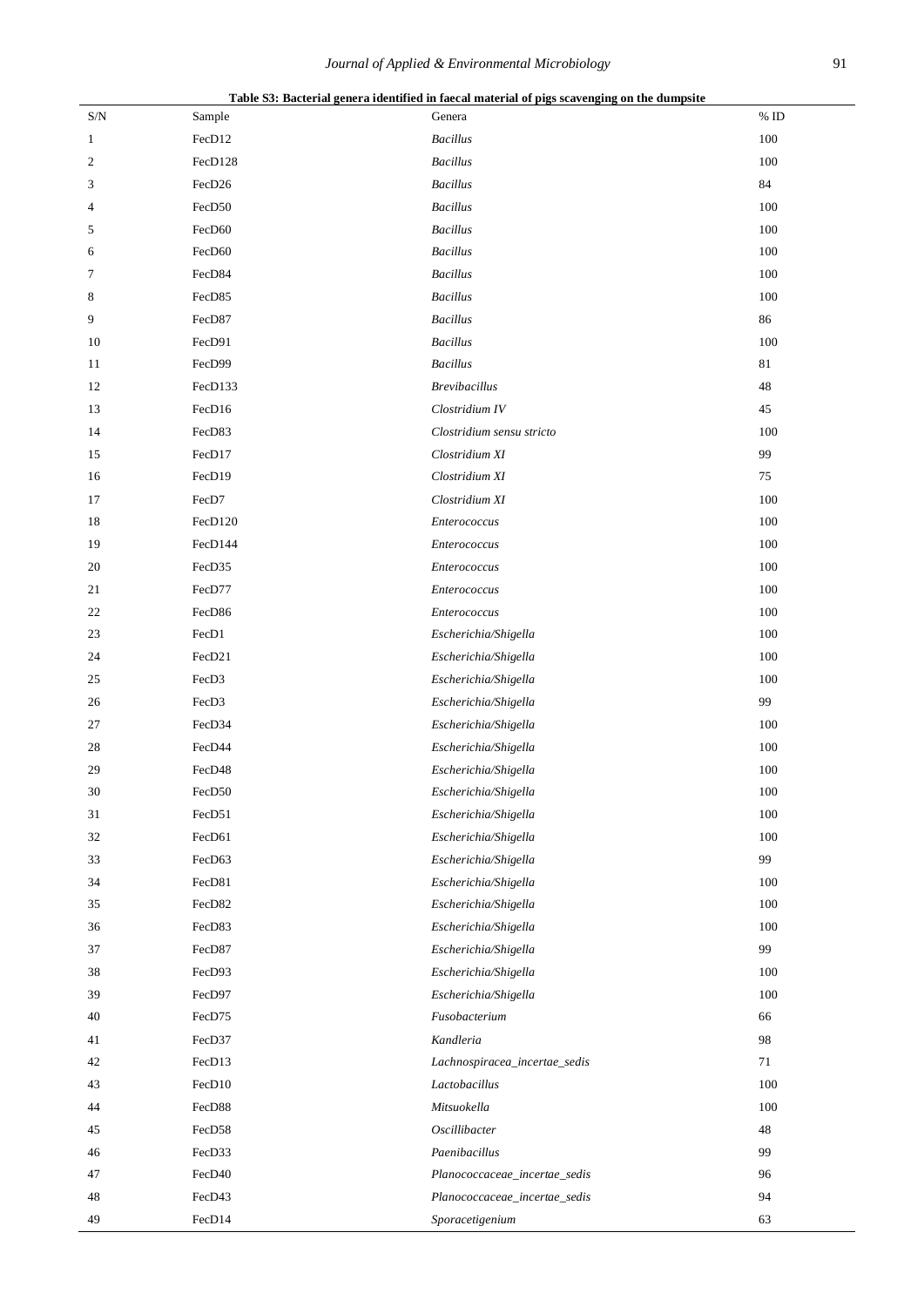|  | Table S4: Bacteria genera identified in faecal materials of indoor reared pigs |  |  |
|--|--------------------------------------------------------------------------------|--|--|
|  |                                                                                |  |  |

| $\ensuremath{\mathrm{S/N}}$ | Sample            | Genera                        | $\%$ ID |
|-----------------------------|-------------------|-------------------------------|---------|
| $\mathbf{1}$                | FecI11            | Acetivibrio                   | 68      |
| $\boldsymbol{2}$            | FecI16            | Anaerorhabdus                 | 39      |
| 3                           | FecI17            | $\label{eq:3} Bacillus$       | 100     |
| 4                           | FecI19            | <b>Bacillus</b>               | 100     |
| 5                           | Fec <sub>I2</sub> | Clostridium IV                | 80      |
| 6                           | FecI20            | Clostridium IV                | 84      |
| 7                           | FecI21            | Clostridium sensu stricto     | 100     |
| 8                           | FecI23            | Clostridium sensu stricto     | 100     |
| 9                           | FecI27            | Clostridium sensu stricto     | 98      |
| 10                          | FecI27            | Clostridium sensu stricto     | 98      |
| 11                          | FecI29            | Clostridium sensu stricto     | 100     |
| 12                          | FecI30            | Coprobacillus                 | 9       |
| 13                          | FecI30            | Escherichia/Shigella          | 100     |
| 14                          | FecI32            | Escherichia/Shigella          | 100     |
| 15                          | FecI34            | Escherichia/Shigella          | 100     |
| 16                          | FecI38            | Escherichia/Shigella          | 100     |
| 17                          | FecI39            | Escherichia/Shigella          | 100     |
| 18                          | FecI41            | Escherichia/Shigella          | 100     |
| 19                          | FecI41            | Escherichia/Shigella          | 100     |
| 20                          | FecI43            | Escherichia/Shigella          | 100     |
| 21                          | FecI43            | Escherichia/Shigella          | 100     |
| 22                          | FecI44            | Escherichia/Shigella          | 100     |
| 23                          | FecI45            | Eubacterium                   | 39      |
| 24                          | FecI46            | Gemmiger                      | 57      |
| 25                          | FecI47            | Lachnospiracea_incertae_sedis | 79      |
| 26                          | FecI48            | Lachnospiracea_incertae_sedis | 97      |
| 27                          | FecI51            | Lachnospiracea_incertae_sedis | 74      |
| $28\,$                      | FecI54            | Lactobacillus                 | 100     |
| 29                          | FecI58            | Lactobacillus                 | 100     |
| $30\,$                      | FecI59            | Lactobacillus                 | 100     |
| 31                          | Fec <sub>I6</sub> | Lactobacillus                 | 100     |
| 32                          | FecI61            | Lactobacillus                 | 100     |
| 33                          | FecI64            | Lactobacillus                 | 100     |
| 34                          | FecI67            | Lactobacillus                 | 100     |
| 35                          | FecI68            | Megasphaera                   | 100     |
| 36                          | FecI7             | Megasphaera                   | 100     |
| 37                          | FecI72            | Oscillibacter                 | 45      |
| 38                          | FecI79            | Oscillibacter                 | 76      |
| 39                          | FecI84            | Oscillibacter                 | 100     |
| 40                          | FecI86            | Prevotella                    | 99      |
| 41                          | FecI93            | Roseburia                     | 100     |
| 42                          | FecI97            | Tannerella                    | 63      |
| 43                          | FecI98            | Tannerella                    | 63      |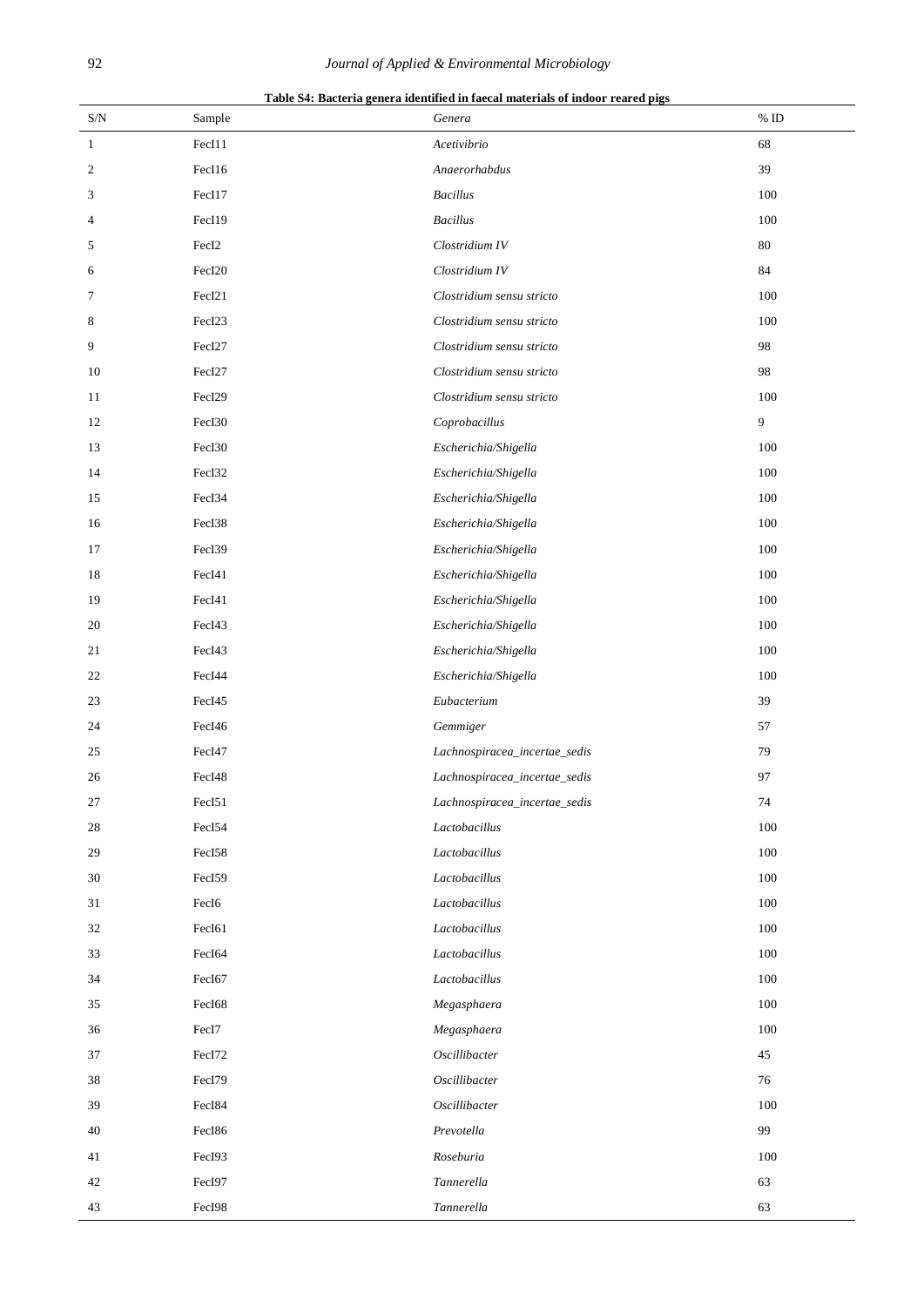| $\ensuremath{\mathrm{S/N}}$ | Sample          | Table S5: Bacterial genera identified in faecal material of pigs shifted from indoor to free range on the dumpsite<br>Genera | $\%$ ID |
|-----------------------------|-----------------|------------------------------------------------------------------------------------------------------------------------------|---------|
| $\mathbf{1}$                | FecIF15         | Anaerotruncus                                                                                                                | 31      |
| $\overline{c}$              | FecIF75         | Anaerovorax                                                                                                                  | 95      |
| 3                           | FecIF76         | Anaerovorax                                                                                                                  | 90      |
| 4                           | FecIF101        | <b>Bacillus</b>                                                                                                              | 100     |
| 5                           | FecIF53         | <b>Bacillus</b>                                                                                                              | 100     |
| 6                           | FecIF39         | Clostridium IV                                                                                                               | 36      |
| 7                           | FecIF71         | Clostridium IV                                                                                                               | 90      |
| 8                           | FecIF91         | Clostridium IV                                                                                                               | 48      |
| 9                           | FecIF92         | Clostridium IV                                                                                                               | 32      |
| 10                          | FecIF19         | Clostridium sensu stricto                                                                                                    | 100     |
| 11                          | FecIF56         | Clostridium sensu stricto                                                                                                    | 100     |
| 12                          | FecIF2          | Clostridium XI                                                                                                               | 100     |
| 13                          | FecIF35         | Clostridium XI                                                                                                               | 64      |
| 14                          | FecIF41         | Clostridium XI                                                                                                               | 100     |
| 15                          | FecIF42         | Clostridium XI                                                                                                               | 100     |
| 16                          | FecIF46         | Clostridium XI                                                                                                               | 100     |
| 17                          | FecIF60         | Coriobacterineae                                                                                                             | $72\,$  |
| 18                          | FecIF43         | Escherichia/Shigella                                                                                                         | 100     |
| 19                          | FecIF55         | Escherichia/Shigella                                                                                                         | 100     |
| 20                          | FecIF58         | Escherichia/Shigella                                                                                                         | 100     |
| 21                          | FecIF62         | Escherichia/Shigella                                                                                                         | 100     |
| 22                          | FecIF80         | Escherichia/Shigella                                                                                                         | 100     |
| 23                          | FecIF92         | Escherichia/Shigella                                                                                                         | 100     |
| 25                          | FecIF29         | Oscillibacter                                                                                                                | 35      |
| $26\,$                      | ${\rm Fe}$ IF36 | Oscillibacter                                                                                                                | $21\,$  |
| 27                          | FecIF95         | Oscillibacter                                                                                                                | 93      |
| 28                          | FecIF90         | Papillibacter                                                                                                                | 32      |
| 29                          | FecIF86         | Prevotella                                                                                                                   | 95      |
| 30                          | FecIF96         | Prevotella                                                                                                                   | 99      |
| 31                          | FecIF3          | Prolixibacter                                                                                                                | 10      |
| 32                          | FecIF32         | Rikenella                                                                                                                    | 46      |
| 33                          | FecIF33         | Rikenella                                                                                                                    | 46      |
| 34                          | FecIF58         | Rikenella                                                                                                                    | 34      |
| 35                          | FecIF61         | Rikenella                                                                                                                    | 22      |
| 36                          | FecIF64         | Rikenella                                                                                                                    | 72      |
| 37                          | FecIF63         | Roseburia                                                                                                                    | 39      |
| 38                          | FecIF1          | Ruminococcus                                                                                                                 | 79      |
| 39                          | FecIF82         | Ruminococcus                                                                                                                 | 100     |
| 40                          | FecIF83         | Subdivision5_genera_incertae_sedis                                                                                           | 70      |
| 41                          | FecIF12         | Tannerella                                                                                                                   | 63      |
| 42                          | FecIF14         | Tannerella                                                                                                                   | 68      |
| 43                          | FecIF47         | Treponema                                                                                                                    | 94      |